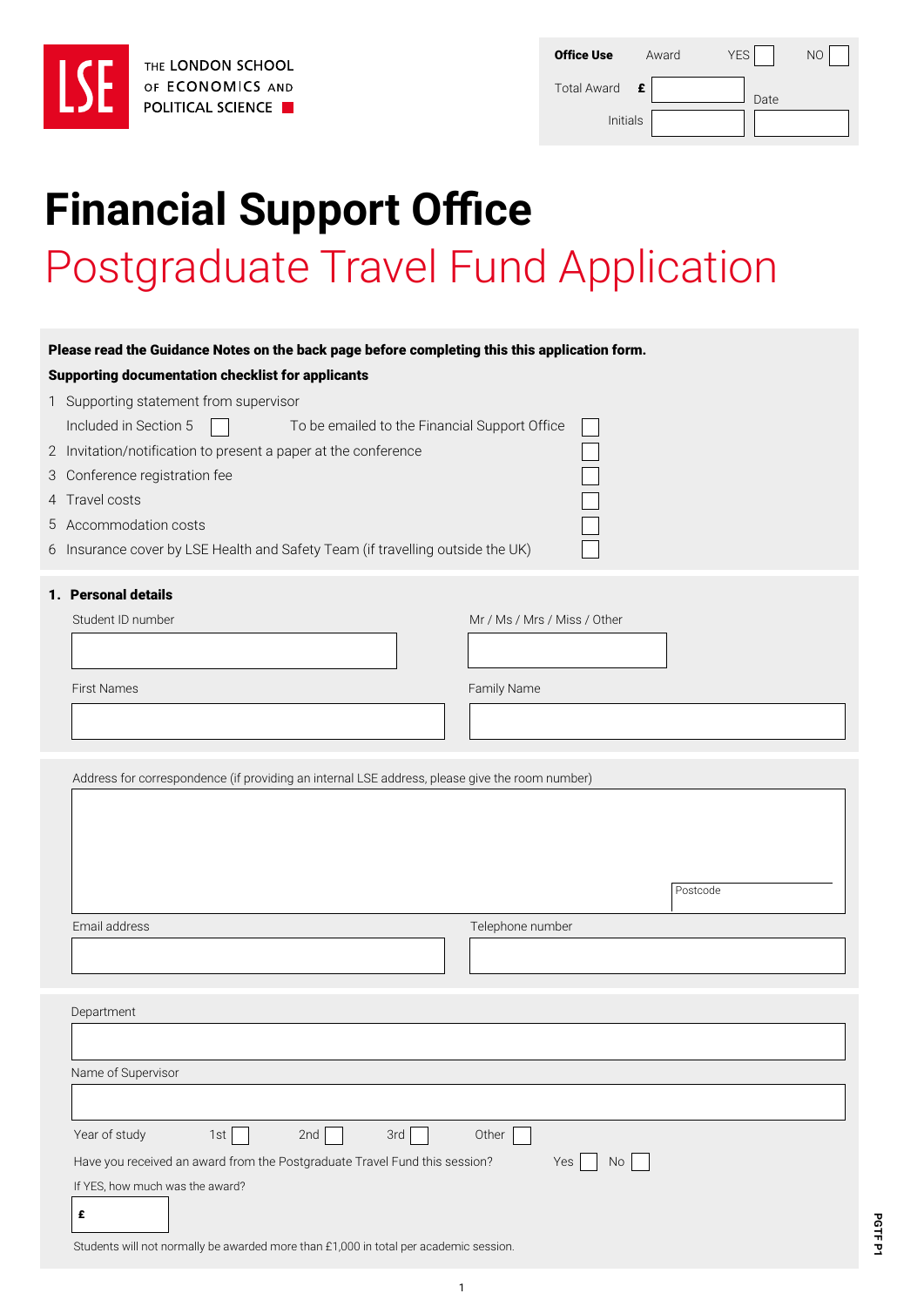### 2. Academic details

Please give the title and a brief description of your research work. Please also include the title of the paper you have been invited to present

#### 3. Conference details

Conference title

| Conference organisers                                                   |
|-------------------------------------------------------------------------|
|                                                                         |
| Dates of conference                                                     |
|                                                                         |
| Location of conference                                                  |
|                                                                         |
| I have been invited to present a paper at the conference<br>YES  <br>NO |
|                                                                         |

Please attach a copy of the letter or notice informing you of the conference details and inviting you to give a paper. Email notification is acceptable. You must be presenting a paper to be eligible for an award.

#### 4. Conference costs

Please give details of your expenditure under the following headings. Please note that any award made will only be a contribution towards your costs. **You must provide documentary evidence in relation to your accommodation, travel costs (eg, an e-ticket), the conference registration fee and confirm that you have obtained a cover note for the School's Travel Insurance Policy**.

| • Travel                                   | £ |
|--------------------------------------------|---|
| nights<br>• Accommodation for              | £ |
| • Meals (if not included in accommodation) | £ |
| • Conference registration fee              | £ |
| • other (please specify below)             | £ |
|                                            |   |
| <b>Total</b>                               | £ |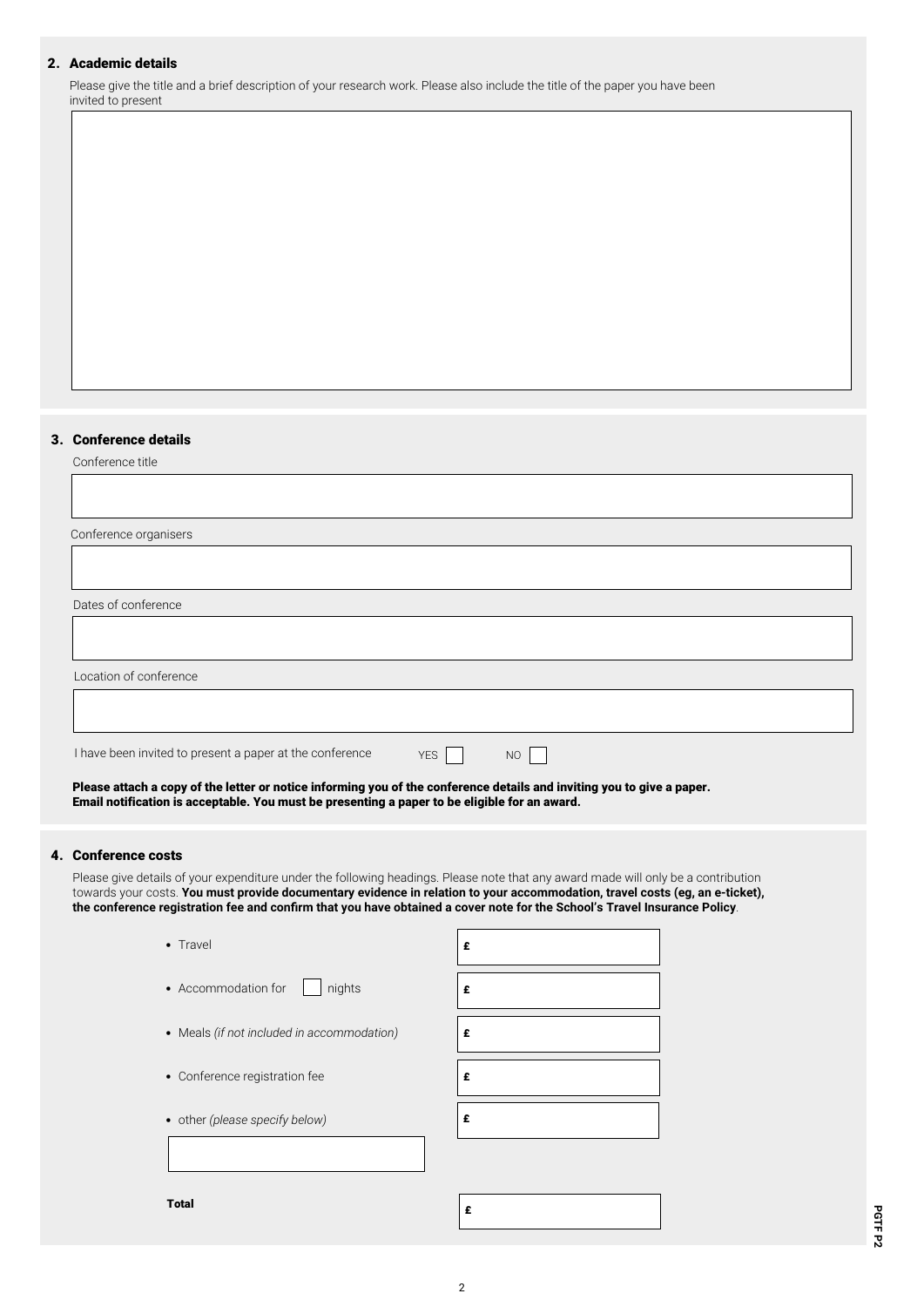Please provide details of any other attempts you have made to finance your trip (eg, accessing delegate discounts or obtaining assistance from other sources including your academic department).

#### 5. Supervisor's reference

Please ask your supervisor to indicate below his/her support for your attendance at the conference and the benefits to your research work. If your supervisor is not available to complete this section, they can email the reference directly to the Financial Support Office at **financial-support@lse.ac.uk**. Your application will be kept pending until the reference is received; it is your responsibility to ensure we receive it. The Financial Support Office will not contact supervisors on behalf of applicants. Supervisors: your supporting statement should be between 200-300 words.

| Supervisor's signature | Date |  |
|------------------------|------|--|
|                        |      |  |
|                        |      |  |
|                        |      |  |
|                        |      |  |

I confirm that I have have read the notes about the Postgraduate Travel Fund and that the information given in this form is correct. I undertake to inform the Financial Support Office of any changes to my circumstances without delay. If, for any reason, I am unable to attend the conference, I agree to refund any award I may have received from the Postgraduate Travel Fund without delay. I confirm that i have informed the finance division of this trip and have obtained a cover note for the School's Travel Insurance Policy. I understand that false information will invalidate this application.

| Signature | Date |  |
|-----------|------|--|
|           |      |  |
|           |      |  |
|           |      |  |
|           |      |  |

**PGTF P3**

PGTF P3